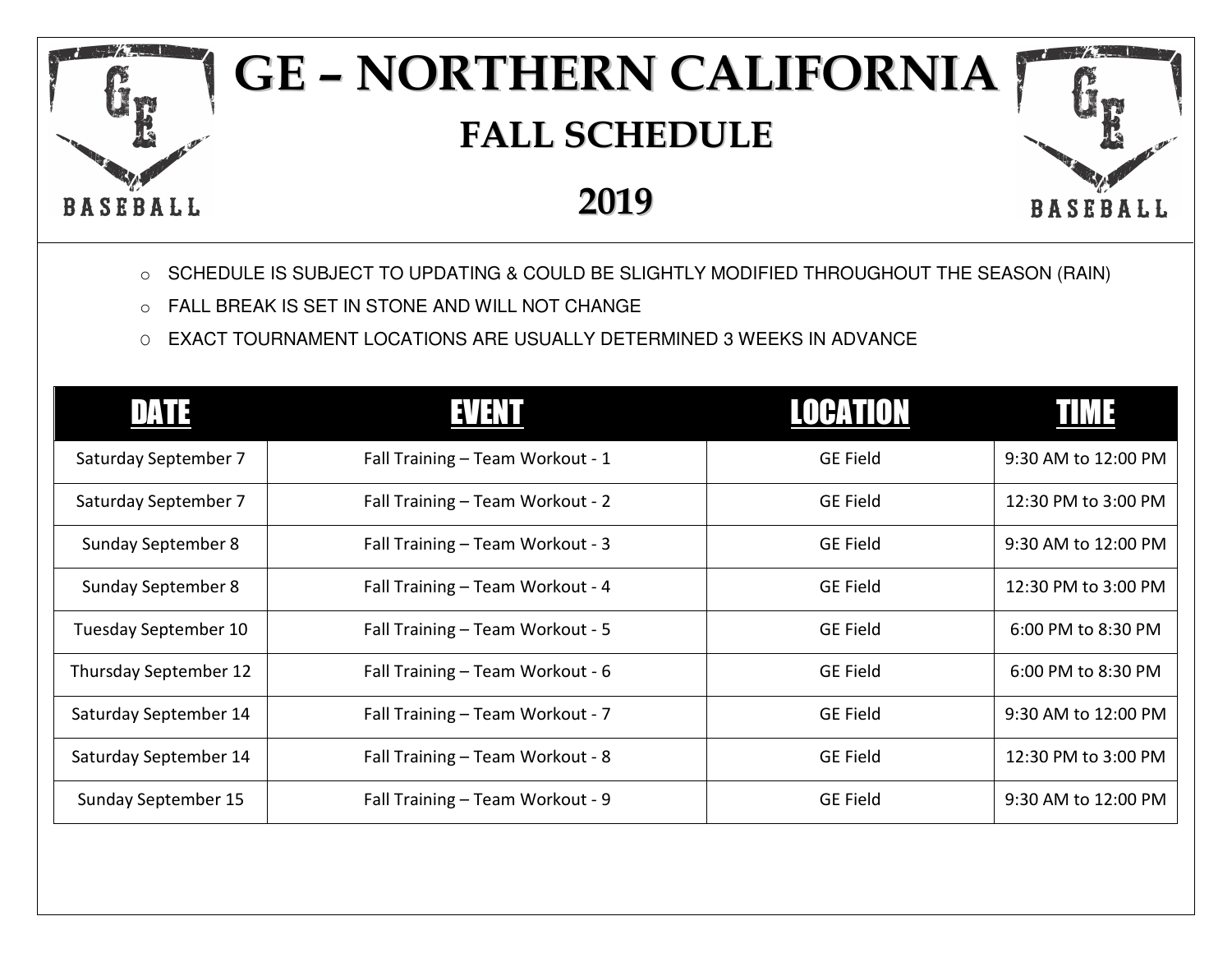| Sunday September 15          | Fall Training - Team Workout - 10                    | <b>GE Field</b>     | 12:30 PM to 3:00 PM   |
|------------------------------|------------------------------------------------------|---------------------|-----------------------|
| Tuesday September 17         | Fall Training - Team Workout - 11                    | <b>GE Field</b>     | 6:00 PM to 8:30 PM    |
| Thursday September 19        | Fall Training - Team Workout - 12                    | <b>GE Field</b>     | 6:00 PM to 8:30 PM    |
| <b>Saturday September 21</b> | <b>WEEKEND TOURNAMENT</b>                            | <b>LOCATION TBD</b> | <b>GAME 1 &amp; 2</b> |
| <b>Sunday September 22</b>   | <b>WEEKEND TOURNAMENT</b>                            | <b>LOCATION TBD</b> | <b>GAME 3 &amp; 4</b> |
| <b>Tuesday September 24</b>  | Skill Clinic - Training & Player Development Workout | <b>GE Field</b>     | 6:00 PM to 8:30 PM    |
| Thursday September 26        | Skill Clinic - Training & Player Development Workout | <b>GE Field</b>     | 6:00 PM to 8:30 PM    |
| <b>Saturday September 28</b> | <b>WEEKEND TOURNAMENT</b>                            | <b>LOCATION TBD</b> | <b>GAME 1 &amp; 2</b> |
| <b>Sunday September 29</b>   | <b>WEEKEND TOURNAMENT</b>                            | <b>LOCATION TBD</b> | <b>GAME 3 &amp; 4</b> |
| Tuesday October 1            | Skill Clinic - Training & Player Development Workout | <b>GE Field</b>     | 6:00 PM to 8:30 PM    |
| Thursday October 3           | Skill Clinic - Training & Player Development Workout | <b>GE Field</b>     | 6:00 PM to 8:30 PM    |
| <b>Saturday October 5</b>    | <b>WEEKEND TOURNAMENT</b>                            | <b>LOCATION TBD</b> | <b>GAME 1 &amp; 2</b> |
| <b>Sunday October 6</b>      | <b>WEEKEND TOURNAMENT</b>                            | <b>LOCATION TBD</b> | <b>GAME 3 &amp; 4</b> |
| Tuesday October 8            | Skill Clinic - Training & Player Development Workout | <b>GE FIELD</b>     | 6:00 PM to 8:30 PM    |
| Thursday October 10          | Skill Clinic - Training & Player Development Workout | <b>GE FIELD</b>     | 6:00 PM to 8:30 PM    |
| <b>Saturday October 12</b>   | <b>WEEKEND TOURNAMENT</b>                            | <b>LOCATION TBD</b> | <b>GAME 1 &amp; 2</b> |
| <b>Sunday October 13</b>     | <b>WEEKEND TOURNAMENT</b>                            | <b>LOCATION TBD</b> | <b>GAME 3 &amp; 4</b> |